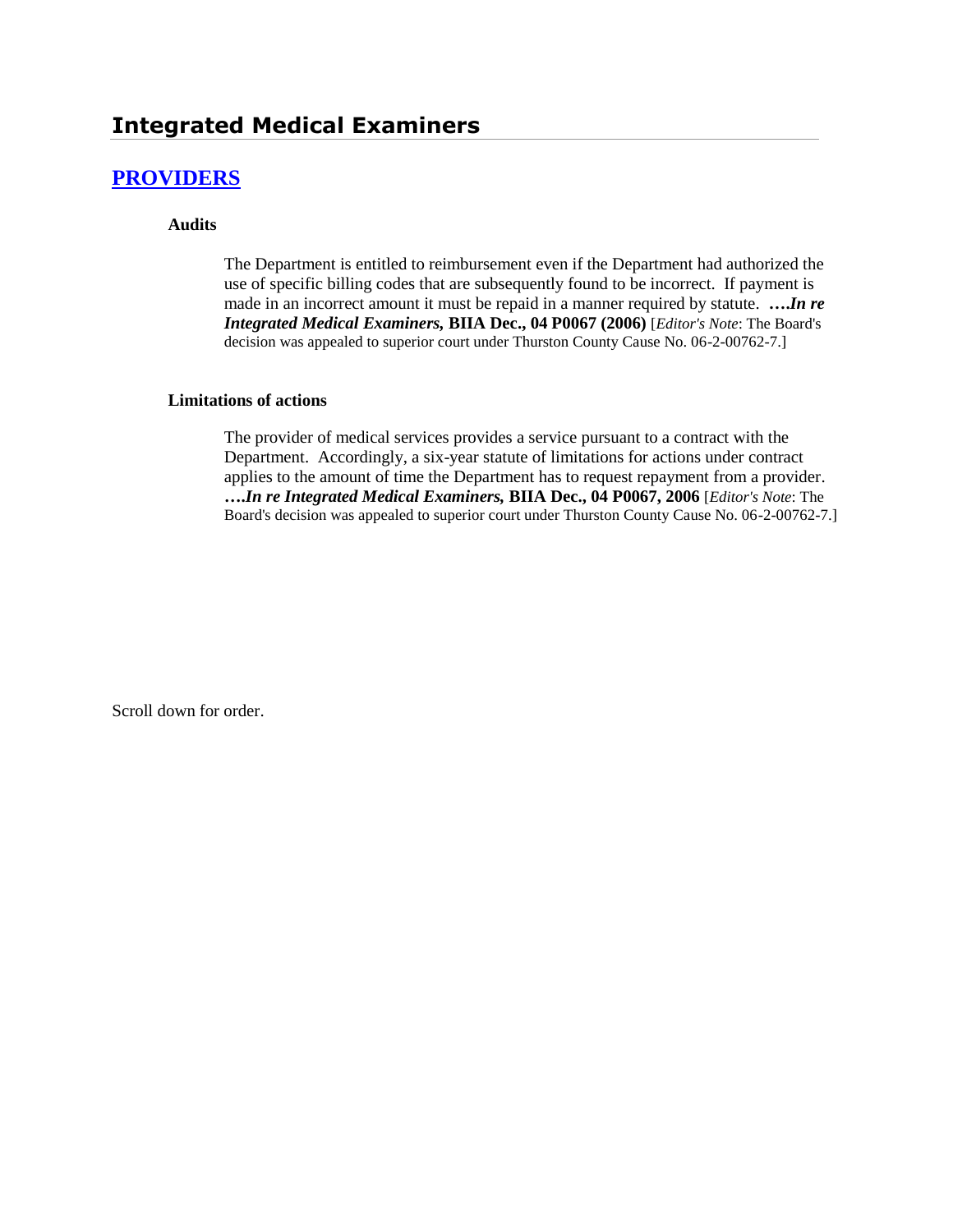### **BEFORE THE BOARD OF INDUSTRIAL INSURANCE APPEALS STATE OF WASHINGTON**

**) )**

**)**

1 2 **IN RE: INTEGRATED MEDICAL EXAMINERS, LLC**

**DOCKET NO. 04 P0067**

3

**PROVIDER NO. 112435 ) DECISION AND ORDER**

APPEARANCES:

4

5

6

7

8

9

10

11

17

Provider, Integrated Medical Examiners, LLC, by Rumbaugh Rideout Barnett & Adkins, per Stanley J. Rumbaugh

Department of Labor and Industries, by The Office of the Attorney General, per Annalisa Gellermann and Heather Leibowitz, Assistants

12 13 14 15 16 The provider, Integrated Medical Examiners, LLC, filed an appeal with the Board of Industrial Insurance Appeals on April 5, 2004, from an order of the Department of Labor and Industries dated March 25, 2004, in which the Department affirmed in part its December 18, 2003, Order and Notice and demanded payment from the provider in the amount of \$738,134.72, plus accumulated interest. The Department order is **REVERSED AND REMANDED**.

#### **DECISION**

18 19 20 21 Pursuant to RCW 51.52.104 and RCW 51.52.106, this matter is before the Board for review and decision on a timely Petition for Review filed by the provider to a Proposed Decision and Order issued on October 10, 2005, in which the industrial appeals judge reversed and remanded the order of the Department dated March 25, 2004.

22 23 The Board has reviewed the evidentiary rulings in the record of proceedings and finds that no prejudicial error was committed. The rulings are affirmed.

24 25 26 27 28 29 30 31 We are in complete agreement with the reasoning and the result reached by the industrial appeals judge in the Proposed Decision and Order, which is consistent with our holdings in *In re Evergreen Medical Panel* Dckt. No. 03 P0004 (June 23, 2005), and *In re Online Medical Panel*  Dckt. No. 03 P0091 (June 23, 2005). A significant issue in those cases, as in this one, is the provider's argument that the Department had pre-authorized the use of a specific billing code that the provider should be able to rely on. We continue to reject that argument. A provider of medical services is not entitled to payment in an amount greater than that allowed by the medical aid rules, and if a payment was made in an incorrect amount, it must be repaid in the manner required by law.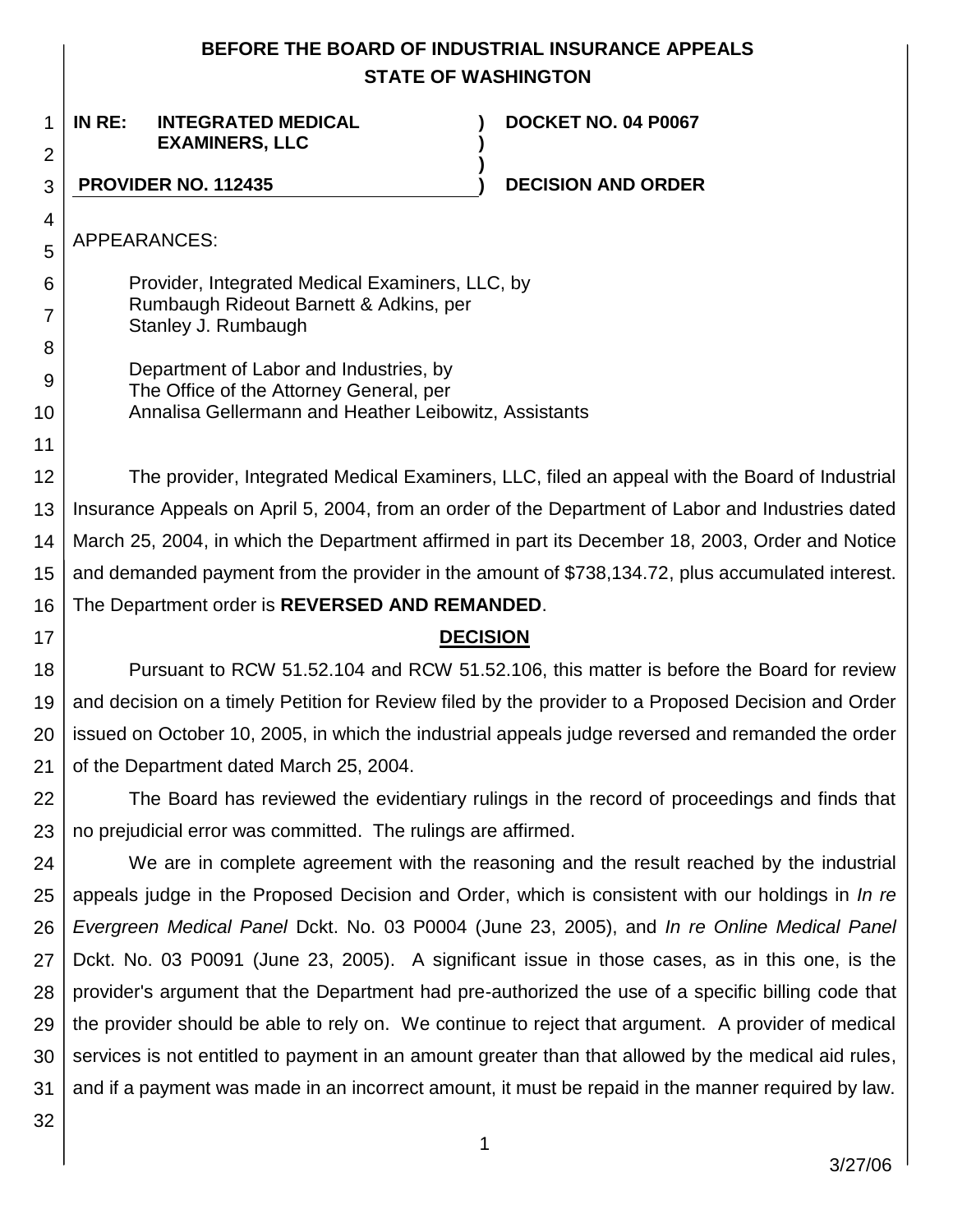1 2 3 We have granted review to discuss a defense to the assessment order raised by the provider, which is whether the Department is time barred from recovering some or all of the assessment.

4 5 6 7 The Department performed an audit of every invoice submitted by the provider during the period from May 1, 2000 through November 30, 2002. On December 18, 2003, the Department issued an Order and Notice of Assessment. (A further order that is the subject of this appeal was issued on March 25, 2004, in response to the provider's request for reconsideration.)

8 9 10 11 12 We have considered the various positions advanced by the parties in response to that question. The Department relies on RCW 4.16.160<sup>1</sup> in maintaining that there is no limit on the time the state has to bring an action. The provider argues that RCW 4.16.130<sup>2</sup> is the applicable statute because no other statute applies, limiting the Department to commencing within two years after the cause accrued.

We reject both arguments.

14 15 16 17 18 19 We rely on *U.S. Oil & Refining Company v. the Department of Ecology*, 96 Wn.2d 85, 89-90 (1981) that held "The absolute language of RCW 4.16.160, however, has never been literally followed. Many common law exceptions have been engrafted onto the statute. It has been held not to apply when the State is acting in its proprietary **rather** than sovereign role." We also note there are time limits set forth in title 51 RCW, including a one year limitation on reimbursement of a payment erroneously made by the Department. RCW 51.32.240

20 21 22 It is our view that a statutory limit exists on the Department's ability to seek reimbursement of funds paid in excess of what the provider is entitled to but we find the limitation to be six years pursuant to RCW 4.16.040, the statute that control actions upon a written contract.

23 24 25 26 We have determined that RCW 4.16.005 requires that actions be commenced within the periods provided in this chapter after the cause of action has accrued unless a different limitation is set by statute not contained in RCW 4.16 or RCW 4.16 provides otherwise. We do not find a different limitation set by another statute or any provision of RCW 4.16 that is otherwise applicable.

l

<sup>27</sup> 28

<sup>29</sup> 30 31 32 1 The limitations prescribed in this chapter shall apply to actions brought in the name or for the benefit of any county or other municipality or quasi municipality of the state, in the same manner as to actions brought by private parties: PROVIDED, That, except as provided in RCW [4.16.310,](http://apps.leg.wa.gov/RCW/default.aspx?cite=4.16.310) there shall be no limitation to actions brought in the name or for the benefit of the state, and no claim of right predicated upon the lapse of time shall ever be asserted against the state: AND FURTHER PROVIDED, That no previously existing statute of limitations shall be interposed as a defense to any action brought in the name or for the benefit of the state, although such statute may have run and become fully operative as a defense prior to February 27, 1903, nor shall any cause of action against the state be predicated upon such a statute.

 $^2$  An action for relief not hereinbefore provided for, shall be commenced within two years after the cause of action shall have accrued.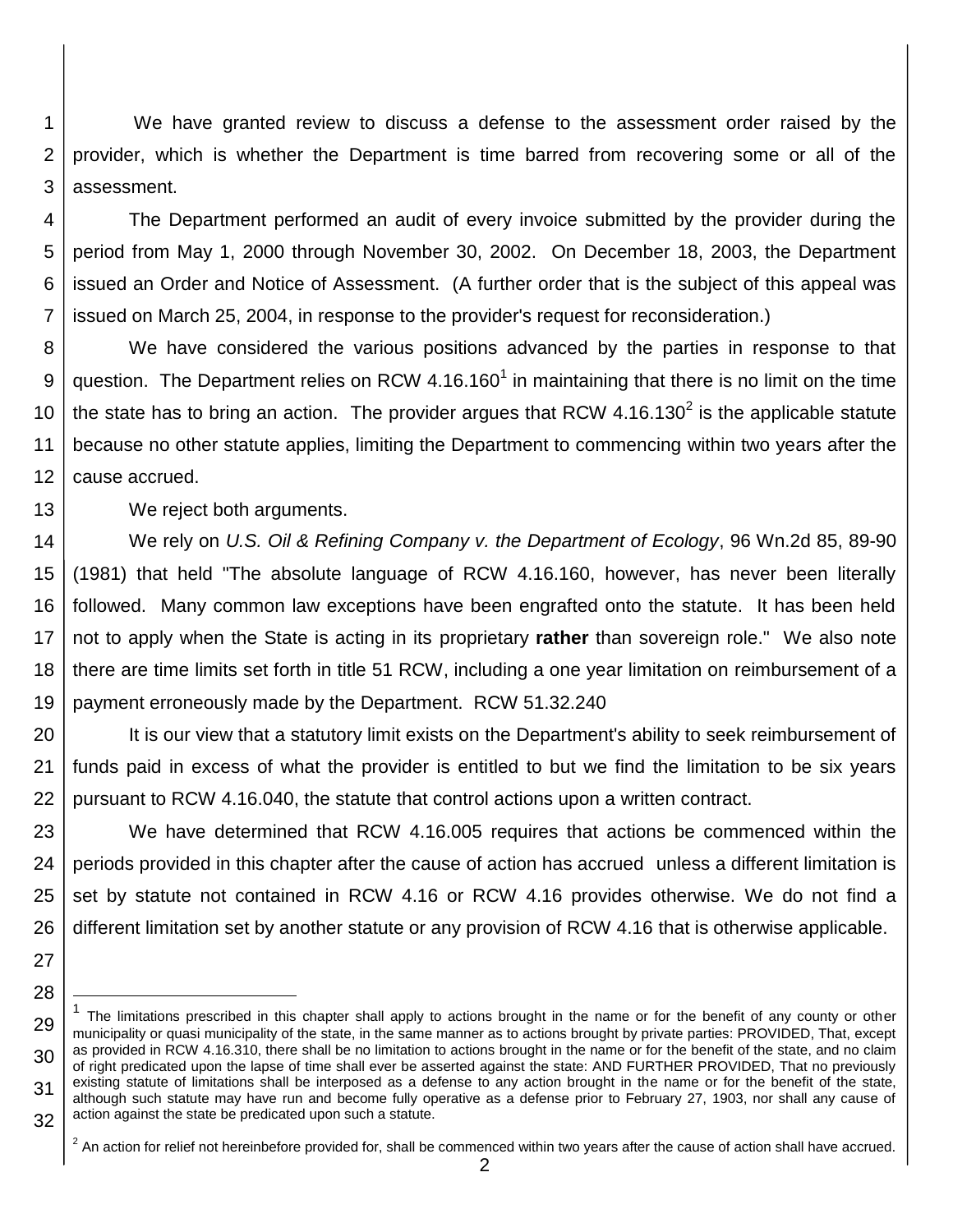1 2 3 4 5 6 Our reasoning is that RCW 51.04.030 authorizes the Department to enter into contracts for goods and services and that Integrated Medical Examiners provided services to the Department pursuant to such a contract. In fact, Integrated could not have obtained a provider number without signing a written agreement accepting the Department's terms of participation. Accordingly, the controlling statute is RCW 4.16.040 that requires an action upon a contract in writing, or liability express or implied arising out of a written agreement to be commenced within six years.

7 8 9 The Department commenced the action within six years and is not time barred from seeking reimbursement for excess funds. The Department order is reversed and remanded for recalculation of the amount due by the provider.

# 10

11

17

19

20

21

22

23

24

25

26

27

28

29

30

31

32

#### **FINDINGS OF FACT**

- 12 13 14 15 16 18 1. On December 18, 2003, the Department of Labor and Industries issued an Order and Notice that determined that a medical services provider, Integrated Medical Examiners, LLC (Integrated), had been paid by the Department for services in an amount in excess of the services that were provided, and directed Integrated to refund the Department \$778,032.37, plus interest. On January 7, 2004, Integrated protested the Department order dated December 18, 2003. On March 25, 2004, the Department issued a Final Order and Notice that reconsidered its prior order dated December 18, 2003, determined Integrated had been overpaid for services provided by \$738,134.72, and directed Integrated to refund \$738,134.72, plus interest of \$211,637.83, which had accumulated to the date of that order. On April 5, 2004, the provider filed a Notice of Appeal to the Department's Final Order and Notice dated March 25, 2004, with the Board of Industrial Insurance Appeals. On May 4, 2004, the Board granted the appeal and assigned the appeal Docket No. 04 P0067.
	- 2. Integrated is a registered, contracted, and authorized provider of medical services to the Department, and during the period from May 1, 2000, through November 30, 2002, inclusive, the Department conducted an audit of the bills received from Integrated and the bills paid to Integrated. The audit disclosed that Integrated had been overpaid during that span of time.
	- 3. Finding 1-a: During the period from May 1, 2000, through November 30, 2002, inclusive, Integrated billed the Department for 146 instances of billing code 1109M for complex examinations by a single examiner, when those examinations were standard examinations, and Integrated was overpaid \$8,839.10.
		- 3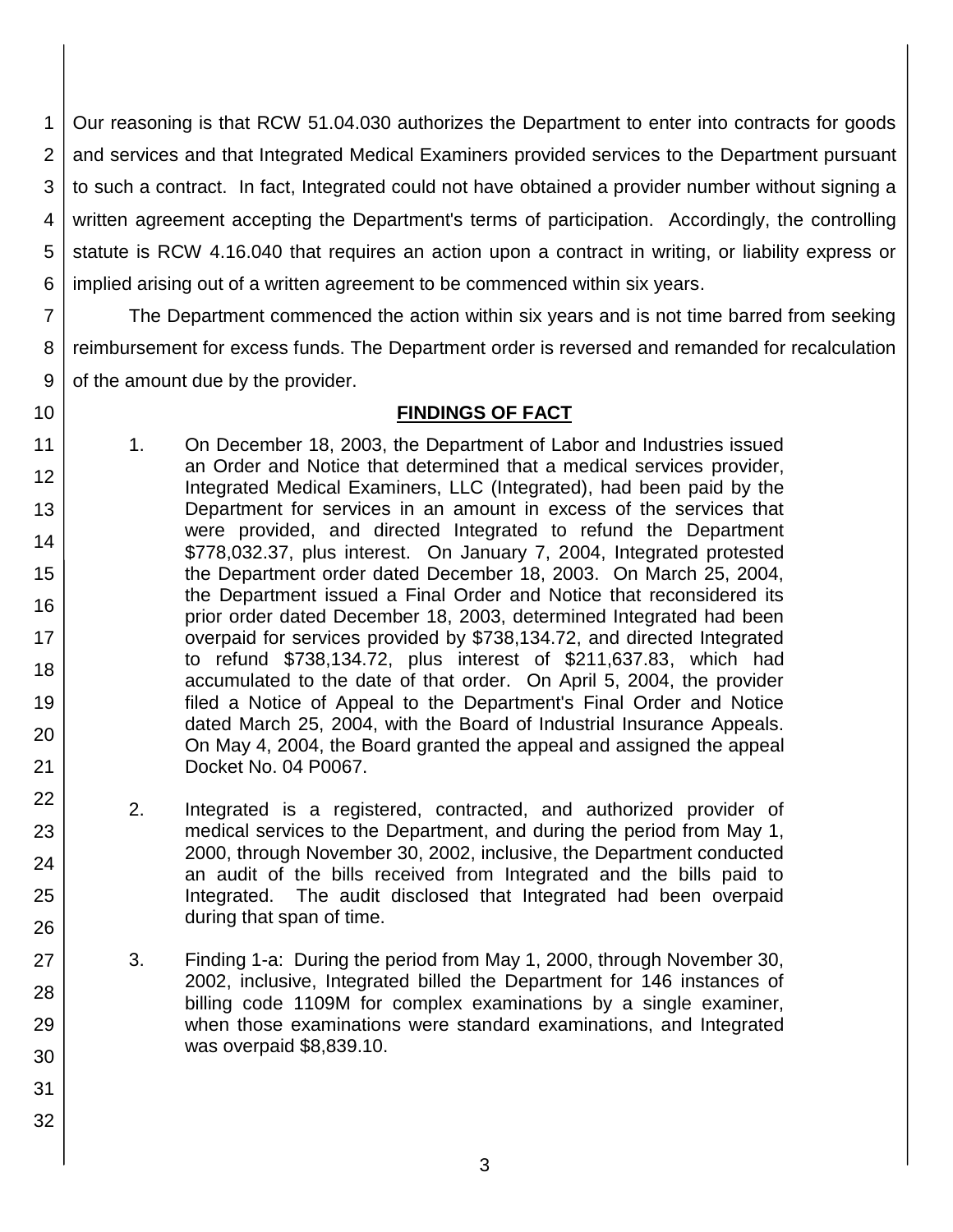- 4. Finding 1-b: During the period from May 1, 2000, through November 30, 2002, inclusive, Integrated billed the Department on one occasion for billing code 1109M for a complex examination by a single examiner, when that examination was a limited examination, and Integrated was overpaid \$146.68.
- 5. Finding 1-c: During the period from May 1, 2000, through November 30, 2002, inclusive, Integrated billed the Department on one occasion for billing code 1109M for a complex examination by a single examiner, when that examination was a repeat examination, and Integrated was overpaid \$106.19.
- 6. Finding 1-d: During the period from May 1, 2000, through November 30, 2002, inclusive, Integrated billed the Department in 11 instances of billing code 1108M for standard examinations by a single examiner, when those examinations were repeat examinations, and Integrated was overpaid \$615.08.
- 7. Finding 1-e: During the period from May 1, 2000, through November 30, 2002, inclusive, Integrated billed the Department on one occasion for billing code 1108M for a standard examination by a single examiner, when that examination was a limited examination, and Integrated was overpaid \$88.50.
- 8. Finding 1-f: During the period from May 1, 2000, through November 30, 2002, inclusive, Integrated billed the Department in six instances of billing code 1108M for standard examinations by a single examiner, when those examinations should have been billed for two-examiner examinations, which is paid at a higher rate, and for which Integrated was underpaid.
- 9. Finding 1-g: During the period from May 1, 2000, through November 30, 2002, inclusive, Integrated billed the Department on one occasion for billing code 1108M for a standard examination by a single examiner, when the service provided was for a physical capacities evaluation, which is paid at a higher rate, and for which Integrated was underpaid.
- 10. Finding 1-h: During the period from May 1, 2000, through November 30, 2002, inclusive, Integrated billed the Department on one occasion for billing code 1108M for a standard examination by a single examiner, when the examination was not completed, but for which a report was furnished, and Integrated was neither under nor overpaid.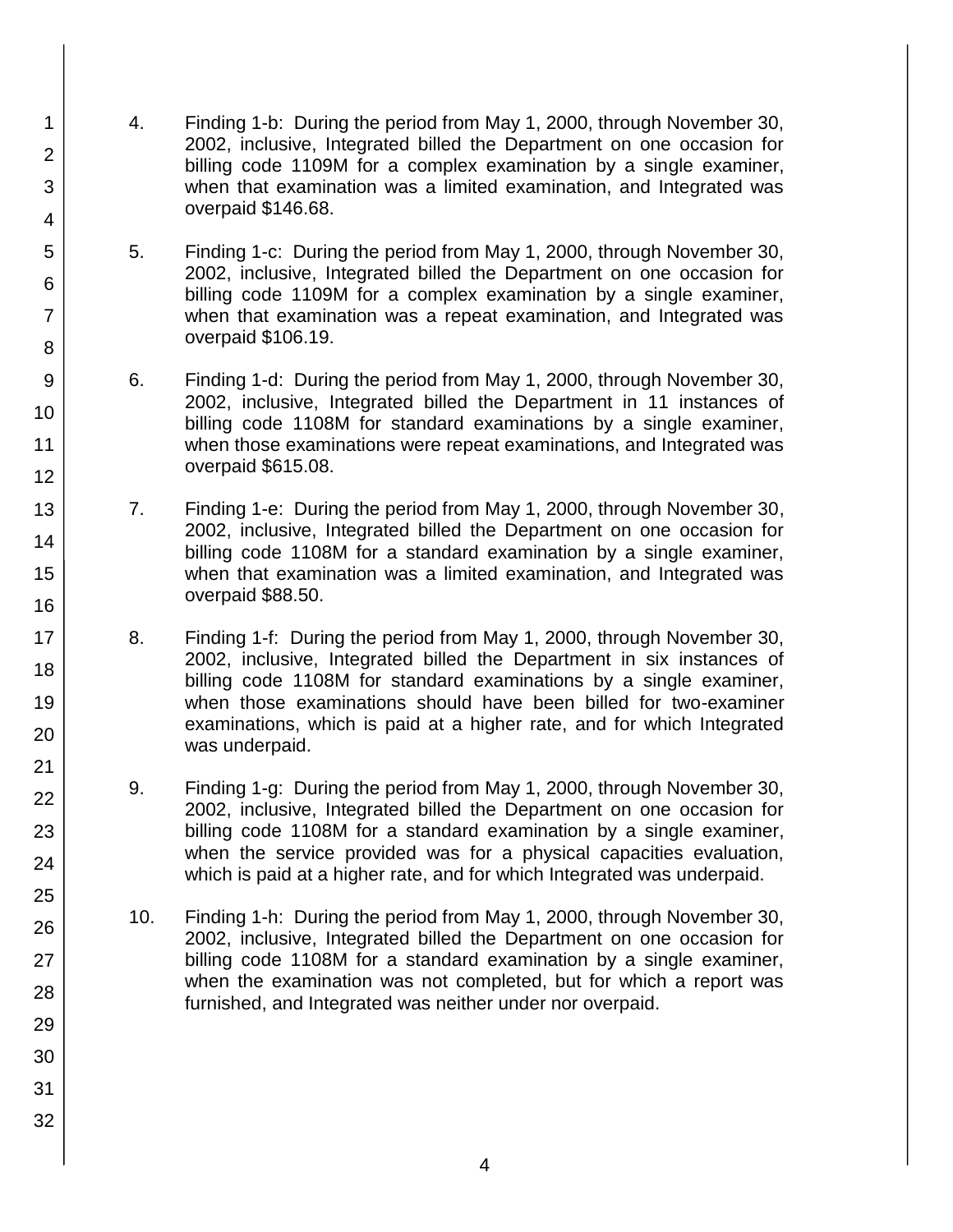- 11. Finding 1-i: During the period from May 1, 2000, through November 30, 2002, inclusive, Integrated billed the Department on two occasions for billing code 1106M for limited, single-examiner examinations, when those examinations were done by two examiners, which is paid at a higher rate, and for which Integrated was underpaid.
- 12. Finding 1-j: During the period from May 1, 2000, through November 30, 2002, inclusive, Integrated billed the Department on two occasions for billing code 1106M for limited, single-examiner examinations, when those examinations were done by three examiners, which is paid at a higher rate, and for which Integrated was underpaid.
- 13. Finding 1-k: During the period from May 1, 2000, through November 30, 2002, inclusive, Integrated billed the Department on one occasion for billing code 1106M for a limited, single-examiner examination for what should have been billed as an 1104M addendum report, and Integrated was overpaid \$123.89.
- 14. Finding 1-l: During the period from May 1, 2000, through November 30, 2002, inclusive, Integrated billed the Department on one occasion for billing code 1106M for a limited, single-examiner examination, when only a records review was done, which the Department allowed under discretionary billing code 1124M. Integrated was neither under nor overpaid.
- 15. Finding 1-m: During the period from May 1, 2000, through November 30, 2002, inclusive, Integrated incorrectly billed the Department on one occasion for billing code 1110M, a microfiche handling fee.
- 16. Finding 2-a: During the period from May 1, 2000, through November 30, 2002, inclusive, Integrated billed the Department on six occasions for billing code 1113M for two-examiner examinations, when those examinations were done by single examiners, and Integrated was overpaid \$1,428.87.
- 17. Finding 2-b: During the period from May 1, 2000, through November 30, 2002, inclusive, Integrated billed the Department on four occasions for billing code 1113M for two-examiner examinations, when those examinations were not requested by the Department, and Integrated was overpaid \$1,535.18.
- 18. Finding 2-c: During the period from May 1, 2000, through November 30, 2002, inclusive, Integrated billed the Department on four occasions for billing code 1113M for two-examiner examinations, when those examinations were done by three examiners, and for which Integrated was underpaid.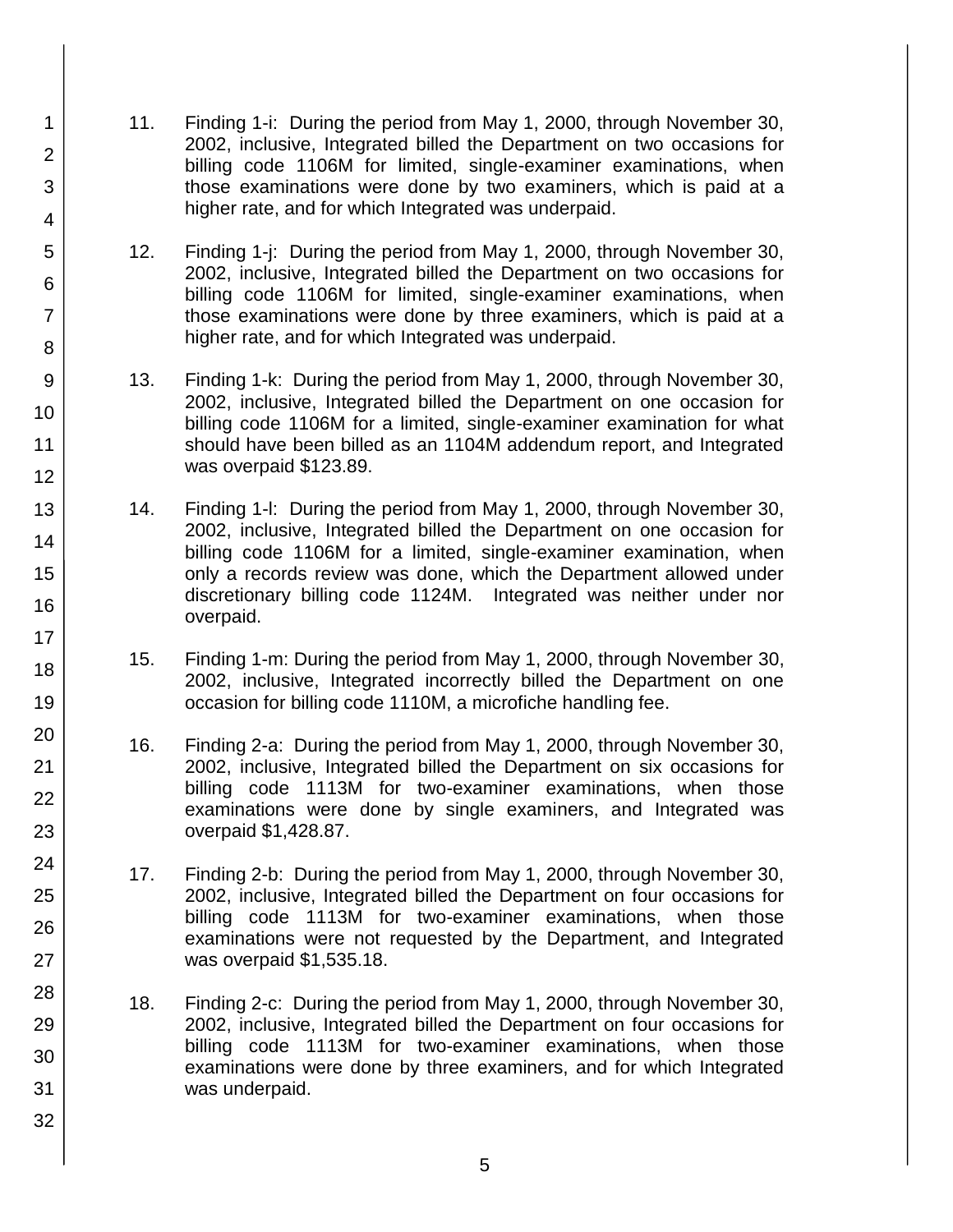19. Finding 2-d: During the period from May 1, 2000, through November 30, 2002, inclusive, Integrated billed the Department on five occasions for billing code 1113M for two-examiner examinations, when those examinations were repeat examinations, and for which Integrated was overpaid \$840.60.

1

2

3

4

5

6

7

8

9

10

11 12

13

14

15

16

17

18

19

20

21

22

23

24

25

26

27

28

29

30

31

- 20. Finding 2-e: During the period from May 1, 2000, through November 30, 2002, inclusive, Integrated billed the Department on six occasions for billing code 1115M for three-examiner examinations, when those examinations were done by less than three examiners, and for which Integrated was overpaid \$1,107.23.
- 21. Finding 2-f: During the period from May 1, 2000, through November 30, 2002, inclusive, Integrated billed the Department on one occasion for billing code 1115M for a three-examiner examination, but reported an incorrect date of service for the three-examiner examination that was done, and for which Integrated was neither under nor overpaid.
- 22. Finding 3-a: During the period from May 1, 2000, through November 30, 2002, inclusive, Integrated billed the Department on 17 occasions for billing code 1118M for psychiatric examinations, when those examinations were repeat examinations, and for which Integrated was overpaid \$2,882.28.
- 23. Finding 3-b: During the period from May 1, 2000, through November 30, 2002, inclusive, Integrated billed the Department on three occasions for billing code 1118M for psychiatric examinations, when those examinations were two-examiner examinations, payable under code 1113M, and for which Integrated was neither under nor overpaid.
- 24. Finding 3-c: During the period from May 1, 2000, through November 30, 2002, inclusive, Integrated billed the Department on two occasions for billing code 1118M for psychiatric examinations, when those examinations were three-examiner examinations, payable under code 1115M, and for which Integrated was underpaid.
- 25. Finding 4: During the period from May 1, 2000, through November 30, 2002, inclusive, Integrated billed the Department for examinations under a variety of billing codes on 126 occasions when the Department did not receive written reports of those examinations, and for which Integrated was overpaid \$25,863.77.
- 26. Finding 5: During the period from May 1, 2000, through November 30, 2002, inclusive, Integrated billed the Department for examinations under a variety of billing codes on 62 occasions, when the examinations were not completed, and for which Integrated was overpaid \$10,420.72.
	- 6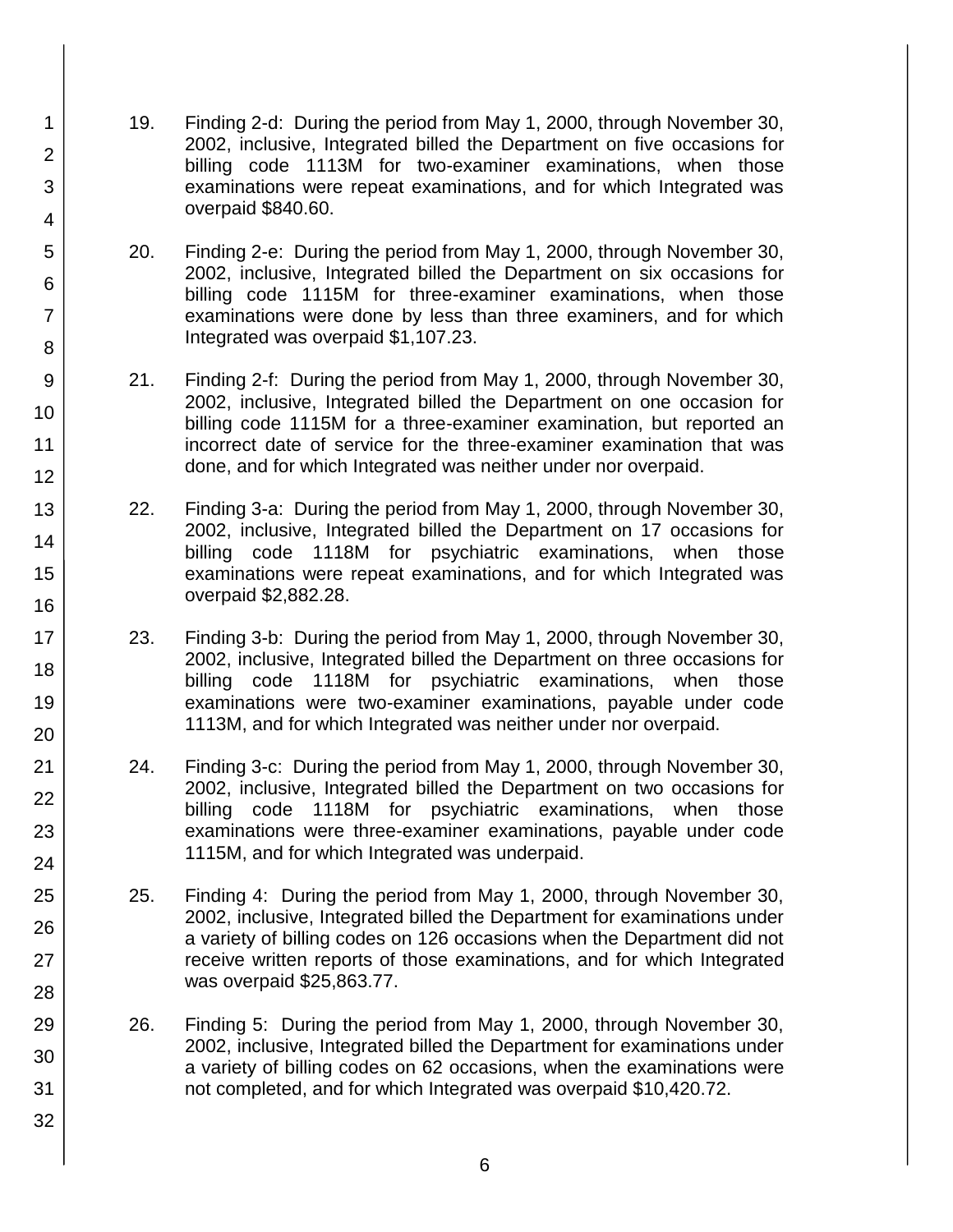- 27. Finding 6: During the period from May 1, 2000, through November 30, 2002, inclusive, Integrated billed the Department on 517 occasions under billing code 1127M, an add-on billing code available when an examination becomes an unanticipated complex examination, when those examinations were not unanticipated complex examinations, and for which Integrated was overpaid \$123,240.12.
- 28. Finding 7-a: During the period from May 1, 2000, through November 30, 2002, inclusive, Integrated billed the Department on 295 occasions under billing code 1104M for addendum fees for job analyses that were reviewed by the examining physicians at the time of the examinations, and for which Integrated was overpaid \$41,543.21.
- 29. Finding 7-b: During the period from May 1, 2000, through November 30, 2002, inclusive, Integrated billed the Department on five occasions under billing code 1104M for addendum fees when the billing dates preceded the dates of the examinations, and for which Integrated was overpaid \$778.58.
- 30. Finding 7-c: During the period from May 1, 2000, through November 30, 2002, inclusive, Integrated billed the Department on 11 occasions under billing code 1104M for addendum fees when the Department had not requested further information, and for which Integrated was overpaid \$920.85.
- 31. Finding 7-d: During the period from May 1, 2000, through November 30, 2002, inclusive, Integrated billed the Department on 77 occasions under billing code 1104M for addendum fees for job analyses that were reviewed by the examining physicians when those job analyses had been sent to Integrated before the dates of the examinations, and for which Integrated was overpaid \$13,129.21.
- 32. Finding 7-e: During the period from May 1, 2000, through November 30, 2002, inclusive, Integrated billed the Department on 37 occasions under billing code 1104M for addendum fees, following Department requests for clarifications of the examination reports when the Department did not receive the clarification reports it requested, and for which Integrated was overpaid \$2,699.87.
- 33. Finding 7-f: During the period from May 1, 2000, through November 30, 2002, inclusive, Integrated billed the Department on four occasions under billing code 1104M for addendum fees when the provider had sent the Department written requests for additional information, and for which Integrated was overpaid \$285.68.
- 4 5 6 7 8 9 10 11 12 13 14 15 16 17 18 19 20 21 22 23 24 25 26 27 28 29 30 31

1

2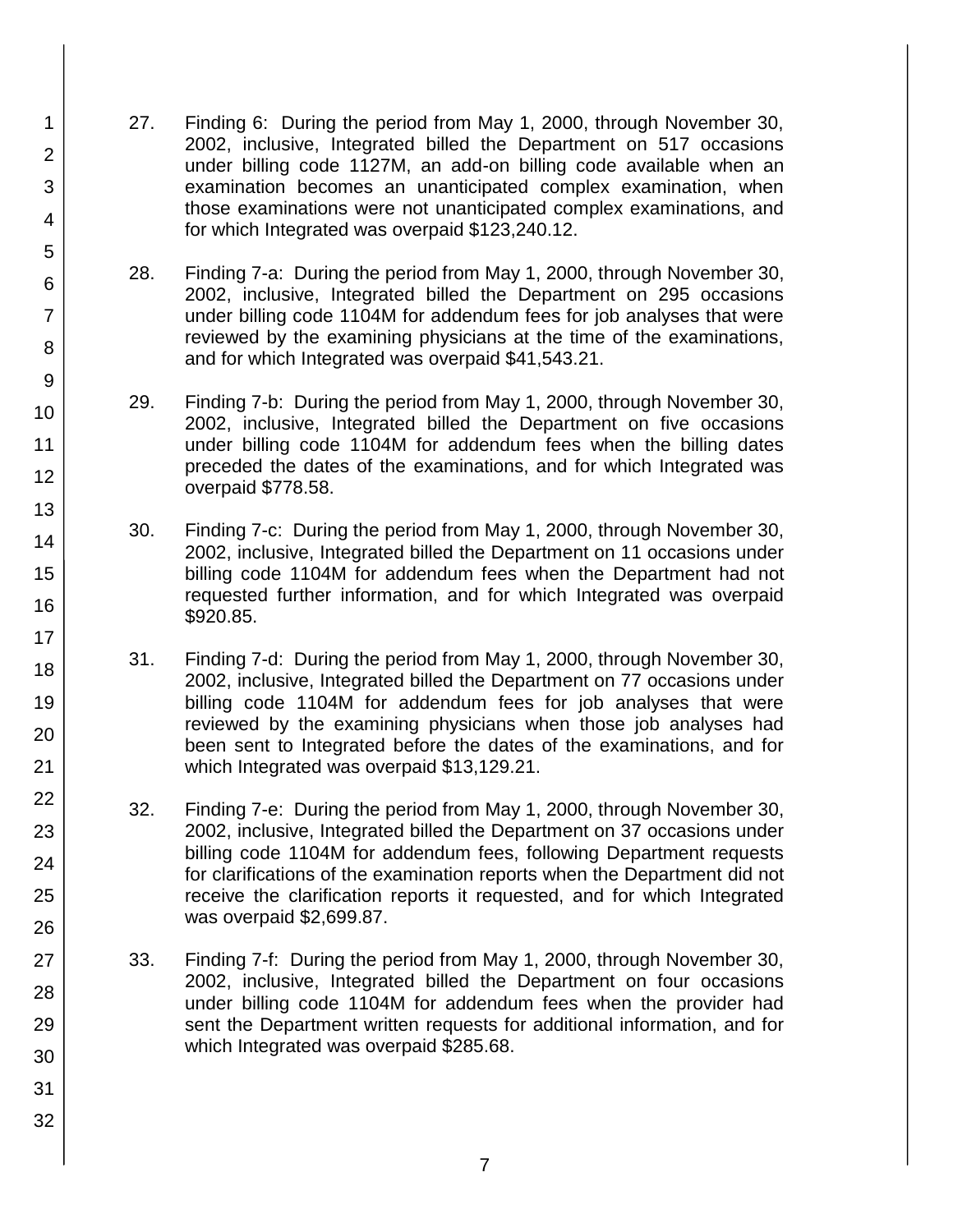34. Finding 7-g: During the period from May 1, 2000, through November 30, 2002, inclusive, Integrated billed the Department on 205 occasions under billing code 1104M for addendum fees when Integrated reported the results of diagnostic testing obtained after the dates of the examinations, and for which Integrated was overpaid \$14,431.46.

1

2

3

4

5

6

7

8

9

10

11

12

13

14

15

16

17

18

19

20

21

22

23

24

25

26

27

28

29

30

31

- 35. Finding 7-h: During the period from May 1, 2000, through November 30, 2002, inclusive, Integrated billed the Department on six occasions under billing code 1104M for addendum fees when the provider did not answer the questions the Department had asked, and for which Integrated was overpaid \$419.08.
- 36. Finding 7-i: During the period from May 1, 2000, through November 30, 2002, inclusive, Integrated billed the Department on one occasion under billing code 1104M for an addendum fee for a review of a job analysis that was signed by an examiner other than the one who did the examination, and for which Integrated was overpaid \$141.52.
- 37. Finding 7-j: During the period from May 1, 2000, through November 30, 2002, inclusive, Integrated billed the Department on one occasion under billing code 1104M for an addendum fee when the service provided was a three-examiner examination, payable under billing code 1115M, and for which Integrated was underpaid.
- 38. Finding 7-k: During the period from May 1, 2000, through November 30, 2002, inclusive, Integrated billed the Department on 185 occasions under billing code 1104M for addendum fees for the review of job analyses provided after the dates of the examinations when multiple job analyses had been furnished to the examiners, where Integrated billed a separate 1104M billing for each job analysis reviewed, and for which Integrated was overpaid \$28,582.32.
- 39. Finding 8: During the period from May 1, 2000, through November 30, 2002, inclusive, Integrated billed the Department on 124 occasions for panel examinations by using separate billings when all of the panel members were not able to be present at the first scheduled date of the examination, i.e., Integrated had unbundled the panel and billed for services separately. Integrated was overpaid \$2,638.97.
- 40. Finding 9: During the period from May 1, 2000, through November 30, 2002, inclusive, Integrated billed the Department on two occasions for more examiners than the Department had requested, and for which Integrated was overpaid \$415.88.
- 41. Finding 10: During the period from May 1, 2000, through November 30, 2002, inclusive, Integrated billed the Department on 885 occasions for the same services that had been provided and paid on different dates, and for which Integrated was overpaid \$58,207.08.
	- 8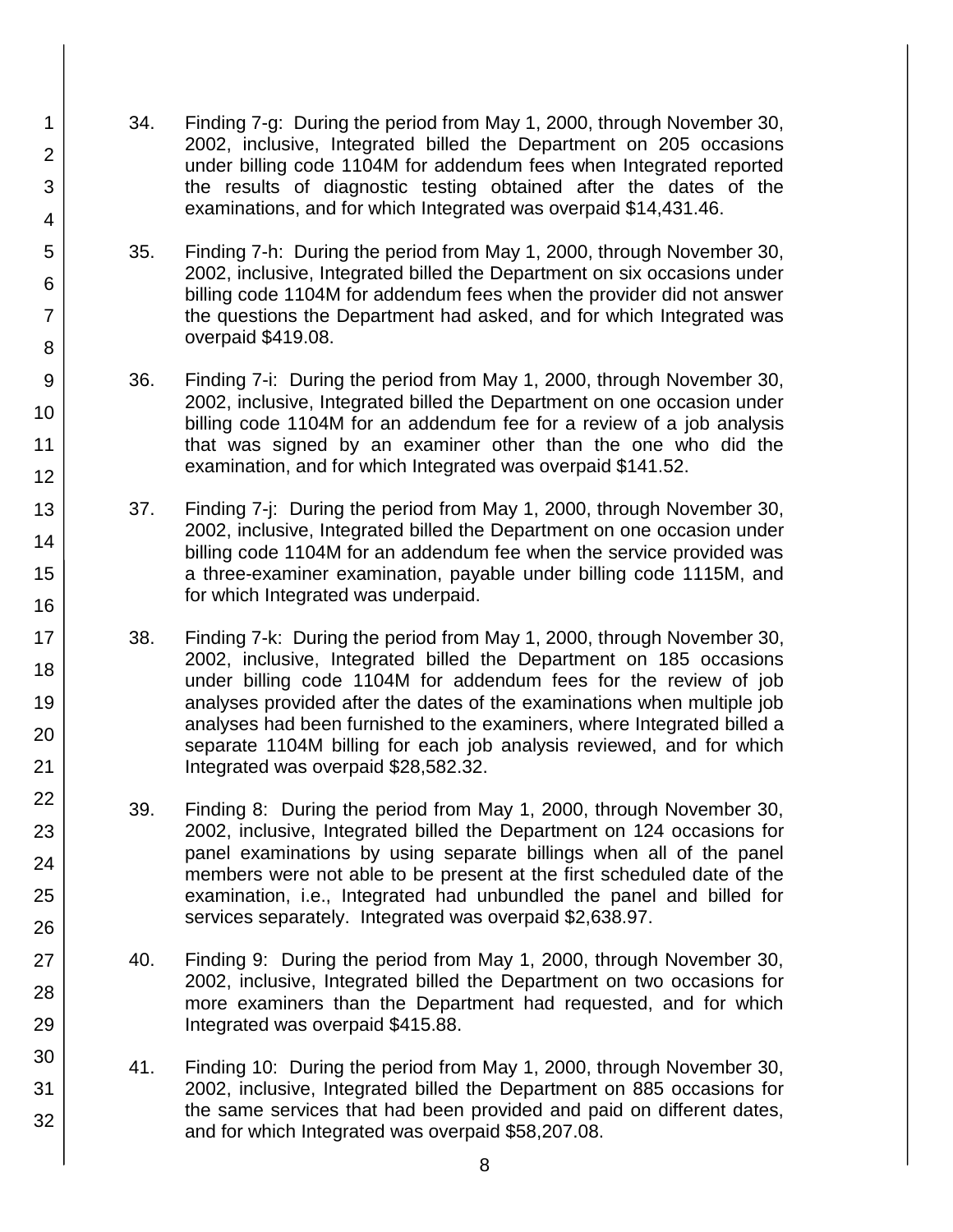- 42. Finding 11-a: During the period from May 1, 2000, through November 30, 2002, inclusive, Integrated billed the Department on 1,203 occasions under billing code 1101M for additional microfiche handling fees in excess of the microfiche handling fees the provider was entitled to receive, and for which Integrated was overpaid \$47,562.19.
- 43. Finding 11-b: During the period from May 1, 2000, through November 30, 2002, inclusive, Integrated billed the Department on five occasions under billing code 1100M for microfiche handling fees on dates that no examinations were scheduled, and for which Integrated was overpaid \$175.48.
- 44. Finding 11-c: During the period from May 1, 2000, through November 30, 2002, inclusive, Integrated billed the Department on four occasions under billing codes 1100M and 1101M for microfiche handling and additional microfiche handling fees where no services had been requested, and for which Integrated was overpaid \$141.60.
- 45. Finding 11-d: During the period from May 1, 2000, through November 30, 2002, inclusive, Integrated billed the Department on 11 occasions under billing codes 1100M and 1101M for microfiche handling and additional microfiche handling fees when paper copies of the files had been sent to the provider rather than microfiche, and for which Integrated was overpaid \$606.92.
- 46. Finding 11-e: During the period from May 1, 2000, through November 30, 2002, inclusive, Integrated billed the Department on one occasion under billing code 1100M, and upon reconsideration, the Department allowed the billing fee, and for which Integrated was neither under nor overpaid.
- 47. Finding 12-a: During the period from May 1, 2000, through November 30, 2002, inclusive, Integrated billed the Department on 518 occasions under billing code 1103M, an add-on billing code for anticipated complex examinations performed by a panel of examiners, when those examinations were not complex, and for which Integrated was overpaid \$278,455.52.
- 48. Finding 12-b: During the period from May 1, 2000, through November 30, 2002, inclusive, Integrated billed the Department on 35 occasions under billing code 1103M, an add-on billing code for anticipated complex examinations performed by a panel of examiners, when the examinations were done by a single examiner, and for which Integrated was overpaid \$8,465.07.
- 6 7 8 9 10 11 12 13 14 15 16 17 18 19 20 21 22 23 24 25 26 27 28 29 30 31 32

2

3

4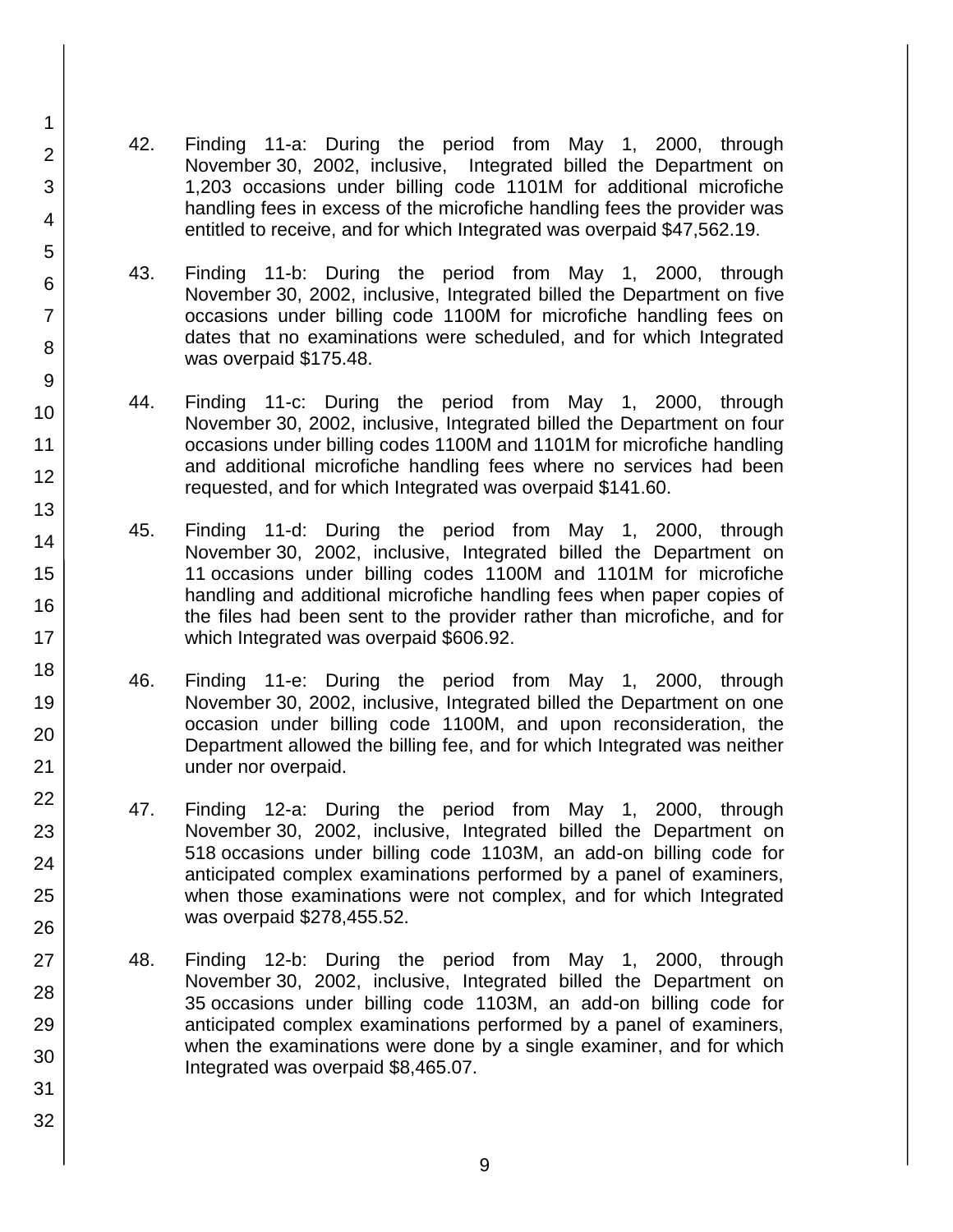49. Finding 12-c: During the period from May 1, 2000, through November 30, 2002, inclusive, Integrated billed the Department on two occasions under billing code 1103M, an add-on billing code for anticipated complex examinations performed by a panel of examiners, when no examinations had been requested, and for which Integrated was overpaid \$495.52.

1

2

3

4

5

6

7

8

9

10

11 12

13

14

15

16

17

18

19

20

21

22

23

24

25

26

27

28

29

30

31

- 50. Finding 12-d: During the period from May 1, 2000, through November 30, 2002, inclusive, Integrated billed the Department on 10 occasions under billing code 1103M, an add-on billing code for anticipated complex examinations performed by a panel of examiners, for more examiners than who actually performed the examinations, and for which Integrated was overpaid \$2,035.72.
- 51. Finding 13-a: During the period from May 1, 2000, through November 30, 2002, inclusive, Integrated billed the Department on 19 occasions for no-show fees applicable under billing codes 1111M, 1117M, and 1120M, when those bills were correctly applied, and for which Integrated was neither under nor overpaid.
- 52. Finding 13-b: During the period from May 1, 2000, through November 30, 2002, inclusive, Integrated billed the Department on three occasions for no-show fees applicable under billing codes 1111M, 1117M, and 1120M, when those bills were for dates when examinations were not scheduled, and for which Integrated was overpaid \$1,135.97.
- 53. Finding 13-c: During the period from May 1, 2000, through November 30, 2002, inclusive, Integrated billed the Department on one occasion for a no-show fee under billing code 1117M when an examination had not been scheduled, and for which Integrated was overpaid \$265.46.
- 54. Finding 13-d: During the period from May 1, 2000, through November 30, 2002, inclusive, Integrated billed the Department on seven occasions for no-show fees under billing code 1117M for more examiners than had been asked to do the examinations, and for which Integrated was overpaid \$804.37.
- 55. Finding 13-e: During the period from May 1, 2000, through November 30, 2002, inclusive, Integrated billed the Department on five occasions for no-show fees applicable under billing codes 1111M, 1117M, and 1120M when the examining physicians had either failed to appear or had left the examinations before they were finished, and for which Integrated was overpaid \$992.11.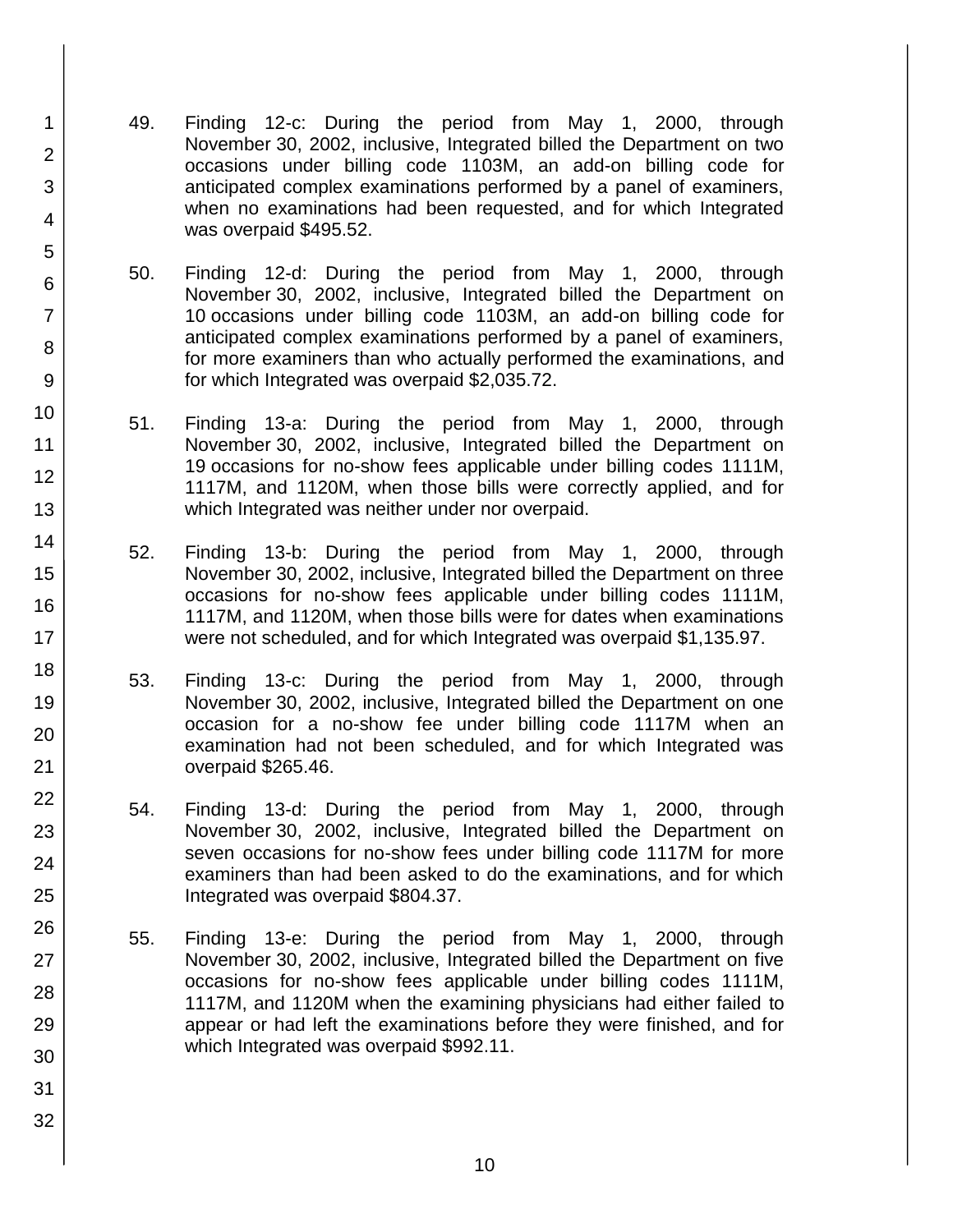56. Finding 13-f: During the period from May 1, 2000, through November 30, 2002, inclusive, Integrated billed the Department on 122 occasions for single examiner no-show fees under billing code 1111M when the proper billing for those examinations would have been billing code 1117M for equivalent units of multiple-examiner no-show fees, and for which Integrated was overpaid \$10,632.10.

1

2

3

4

5

6

7

8

9

10

11 12

13

14

15

16

17

18

19

20

21

22

23

24

25

26

27

28

29 30

31

32

- 57. Finding 13-g: During the period from May 1, 2000, through November 30, 2002, inclusive, Integrated billed the Department on 33 occasions for multiple-examiner no-show fees under billing code 1117M when the proper billing for those examinations would have been billing codes 1107M or 1111M, and for which Integrated was underpaid.
- 58. Finding 13-h: During the period from May 1, 2000, through November 30, 2002, inclusive, Integrated properly billed the Department on one occasion for three units of multiple-examiner no-show fees under billing code 1117M, when the Department erroneously allowed only two units of 1117M, and for which Integrated was underpaid \$132.73, a sum that is credited against overpayment in other findings.
- 59. Finding 14: During the period from May 1, 2000, through November 30, 2002, inclusive, Integrated billed the Department on two occasions using CPT codes when the proper billing codes for those services would have been 1102M, a billing code for physician telephone conferencing fees, and 1104M, an addendum report fee, and for which Integrated was overpaid \$100.02.
- 60. Finding 15-a: During the period from May 1, 2000, through November 30, 2002, inclusive, Integrated billed the Department on 215 occasions for claims when the records of those claims were sent to the provider as background information only for the scheduled examinations, and for which Integrated was overpaid \$9,849.08.
- 61. Finding 15-b: During the period from May 1, 2000, through November 30, 2002, inclusive, Integrated billed the Department on 159 occasions, but the Department split the billing among two or more claims as a means of allocating expenses across several active claims, and in the process, the Department erroneously overpaid Integrated for the services it performed, and for which Integrated was overpaid \$6,107.45.
- 62. Finding 15-c: During the period from May 1, 2000, through November 30, 2002, inclusive, Integrated billed the Department on one occasion, but the Department erroneously split the billing for that examination, and for which Integrated was underpaid \$278.74, a sum that is credited against overpayment in other findings.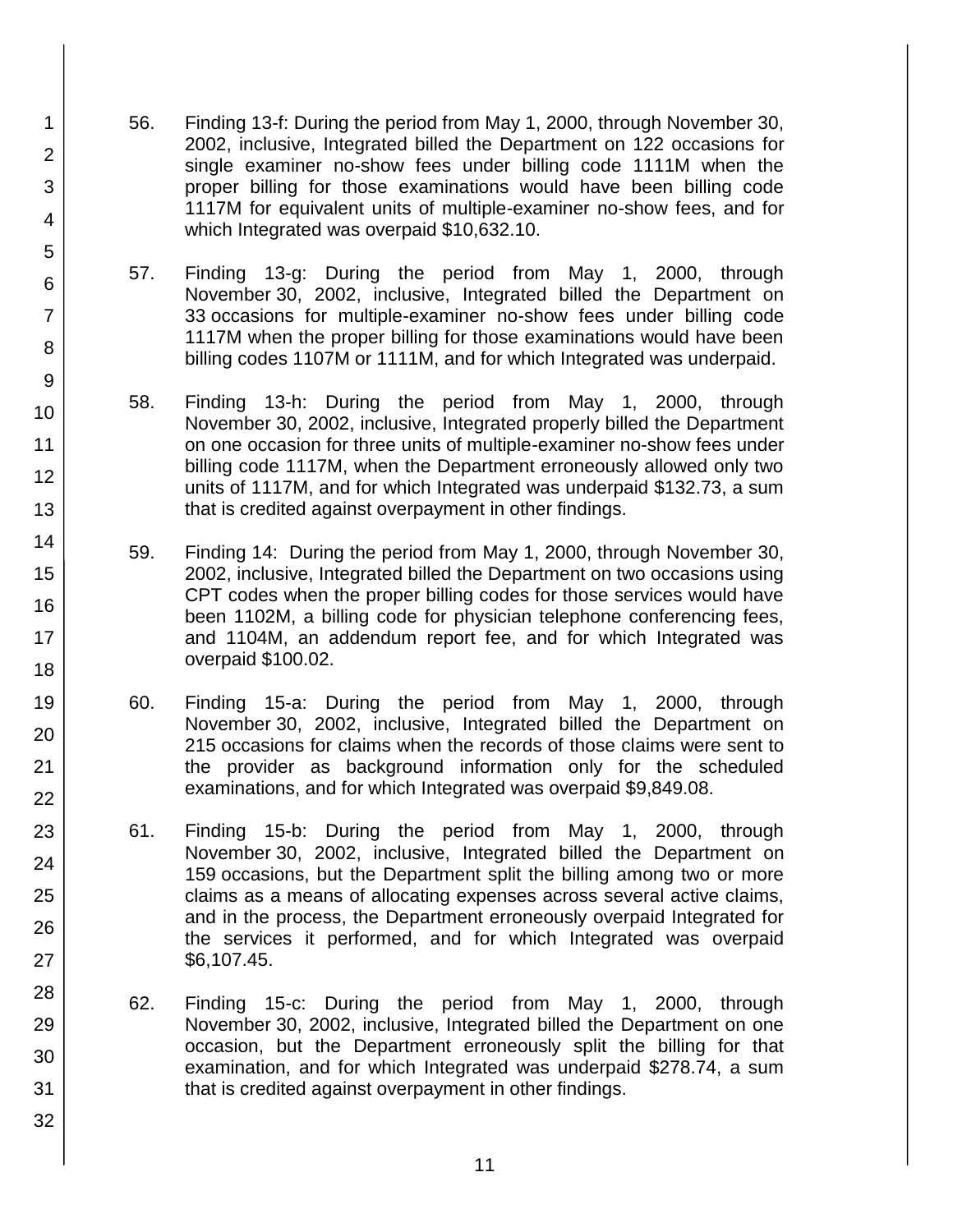- 63. Finding 15-d: During the period from May 1, 2000, through November 30, 2002, inclusive, Integrated billed the Department on two occasions where Integrated split the bills with different procedure codes, which the Department paid, and for which Integrated was overpaid \$308.06.
- 64. The action commenced by the Department on December 18, 2003 was within six years of when the action accrued.

#### **CONCLUSIONS OF LAW**

- 1. The Board of Industrial Insurance Appeals has jurisdiction over the parties to and the subject matter of this appeal.
- 2. The Department of Labor and Industries has the authority to recover payments made by the Department to Integrated Medical Examiners, LLC, for those amounts it was not entitled to when it was paid for services in excess of the amounts applicable for the services provided, as contemplated by RCW 51.48.260.
- 3. RCW 51.48.260 requires that repayment of amounts received, to which Integrated Medical Examiners, LLC, was not entitled, include interest that accrues at a rate of 1 percent each month from the date the excess payments were made, until repayment is made, and that an appeal before the Board of Industrial Insurance Appeals does not stay the accrual of that interest.
- 4. The action is timely within the meaning of RCW 4.16. 040.
- 5. The Department order dated March 25, 2004, entitled Final Order and Notice, and which includes by reference the Department's Audit Report and Order and Notice dated December 18, 2003, is incorrect. That order is reversed and remanded to the Department with direction to issue an order that: (1) during the period from May 1, 2000, through November 30, 2002, determines that Integrated Medical Examiners, LLC, received payments for services in excess of what it was entitled in the amount of \$709,564.56; (2) Integrated Medical Examiners, LLC, received payments for services that were less than what it was entitled to in the amount of \$411.47; (3) credits Integrated Medical Examiners, LLC, for \$411.47 against the payments for services in excess of what is was entitled to; (4) demands repayment of the net amount of payments in excess of what Integrated Medical Examiners, LLC, was entitled to, an amount established as \$709,153.09; and (5) assesses interest on

1